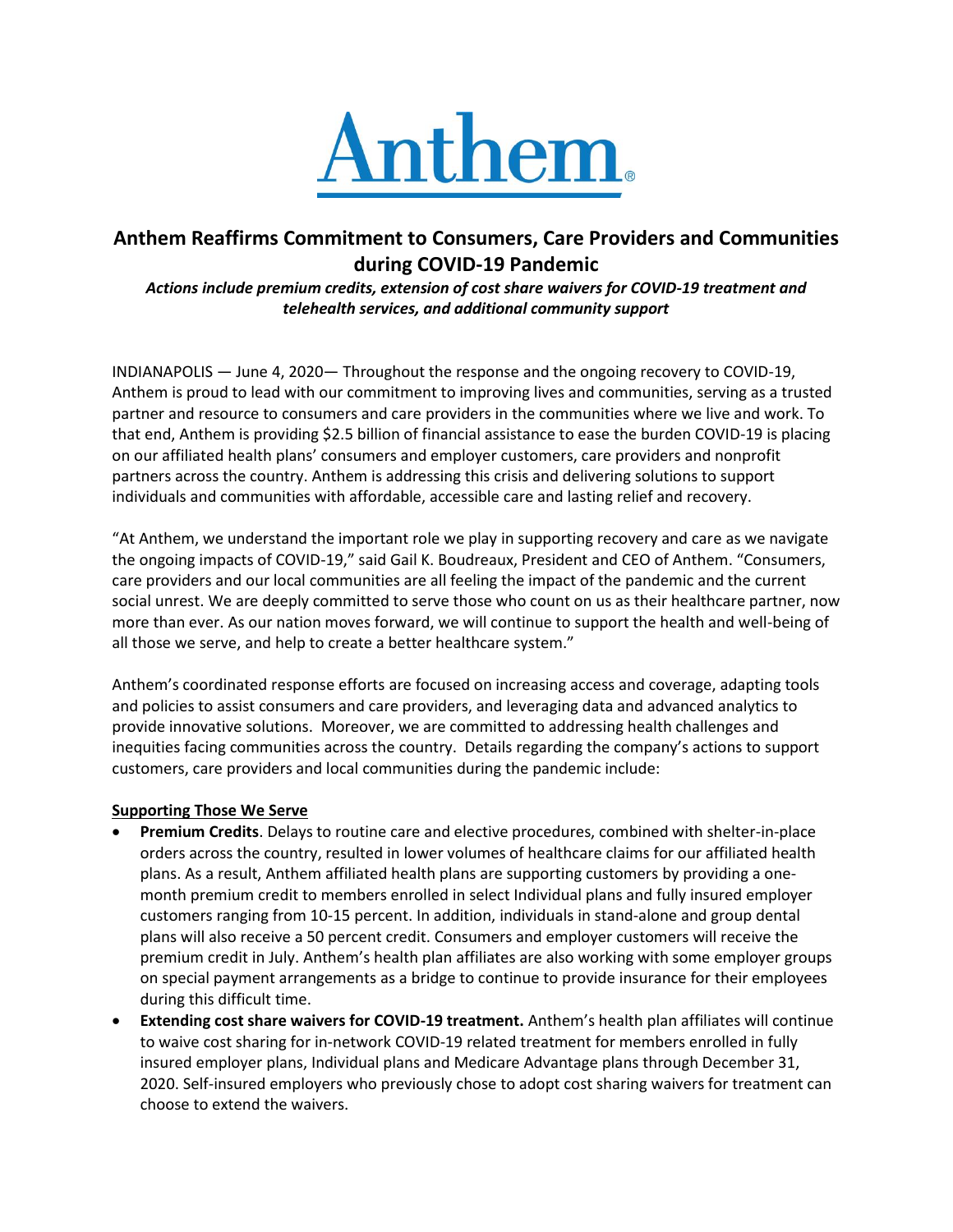- **Extending access to coverage and waiving cost shares for virtual care.** Until September 30, 2020, Anthem's health plan affiliates will continue to allow expanded telehealth coverage, including some physical, occupational and speech therapy, and will continue to waive cost shares for in-network telehealth visits, including telephonic visits, for medical and mental health or substance abuse disorders, for fully insured employer plans, Individual plans, Medicare Advantage plans, group retiree plans and Medicaid plans, where permissible. This will also include waiving cost shares when utilizing TeleDentists®, an in-network provider with Anthem offering online and mobile-app enabled teledentistry solutions for dental care.
- **Addressing food insecurity and other needs for the most vulnerable.** Anthem and its affiliated health plans are working with state partners to accelerate funds to care providers who treat the most vulnerable, particularly those with chronic conditions, behavioral health, and other special healthcare needs. Anthem's health plan affiliates are also reaching out to Medicaid beneficiaries to facilitate connections with state and social services, helping newly eligible and at risk members enroll in the Supplemental Nutrition Assistance Program (SNAP) and Special Supplemental Nutrition Program for Women, Infants, and Children (WIC). Our health plan affiliates are directly contacting hundreds of thousands of Medicare Advantage and Medicaid consumers to make sure they have necessary medications on hand, their nutritional needs are being met and critical health needs are addressed during this time of social distancing and isolation.
- **Addressing health disparities.** As we look to the future, Anthem will continue to make a difference in improving health across the nation, including addressing health disparities facing minority and underserved communities disproportionally impacted by this pandemic and other health inequities. Anthem is focused on empowering individuals to understand and take action on the health risks that affect them, including racial and ethnic risk factors, social drivers of health and pre-existing conditions. Through our efforts to collaborate with care providers, health advocates and community leaders we are working to address gaps in care and provide data and resources to effect positive health outcomes for members and communities at large.

# **Supporting Our Care Provider Partners**

As the care provider community continues their work on the frontlines treating and caring for consumers, Anthem has continued to support care provider partners of its affiliate health plans and allow them to focus on caring for patients. Among the programs Anthem has implemented are:

- **Funding Support.** Anthem is providing funding to support care providers' telehealth capabilities, quality-based programs and PPE, and extending additional funding to provide critical support to targeted independent primary care physician organizations and multispecialty groups who are facing financial pressure during this crisis. Additionally, Anthem is actively working with care providers to accelerate claims processing for outstanding accounts receivables, resolving claims where possible and appropriate, as well as accelerating payments to support state specific Medicaid programs.
- **Dental PPE Credit**. Understanding the costs associated with increased PPE utilization, Anthem will provide in-network dental providers a PPE Credit of \$10 per patient, per visit, from June 15<sup>th</sup> through the end of August.
- **Suspending Prior Authorizations.** Anthem is simplifying access to care by temporarily suspending prior authorization requirements for respiratory services and medical equipment critical to COVID-19 treatment including Durable Medical Equipment such as oxygen supplies, respiratory devices, continuous positive airway pressure, or CPAP devices, non-invasive ventilators, and multi-function ventilators.